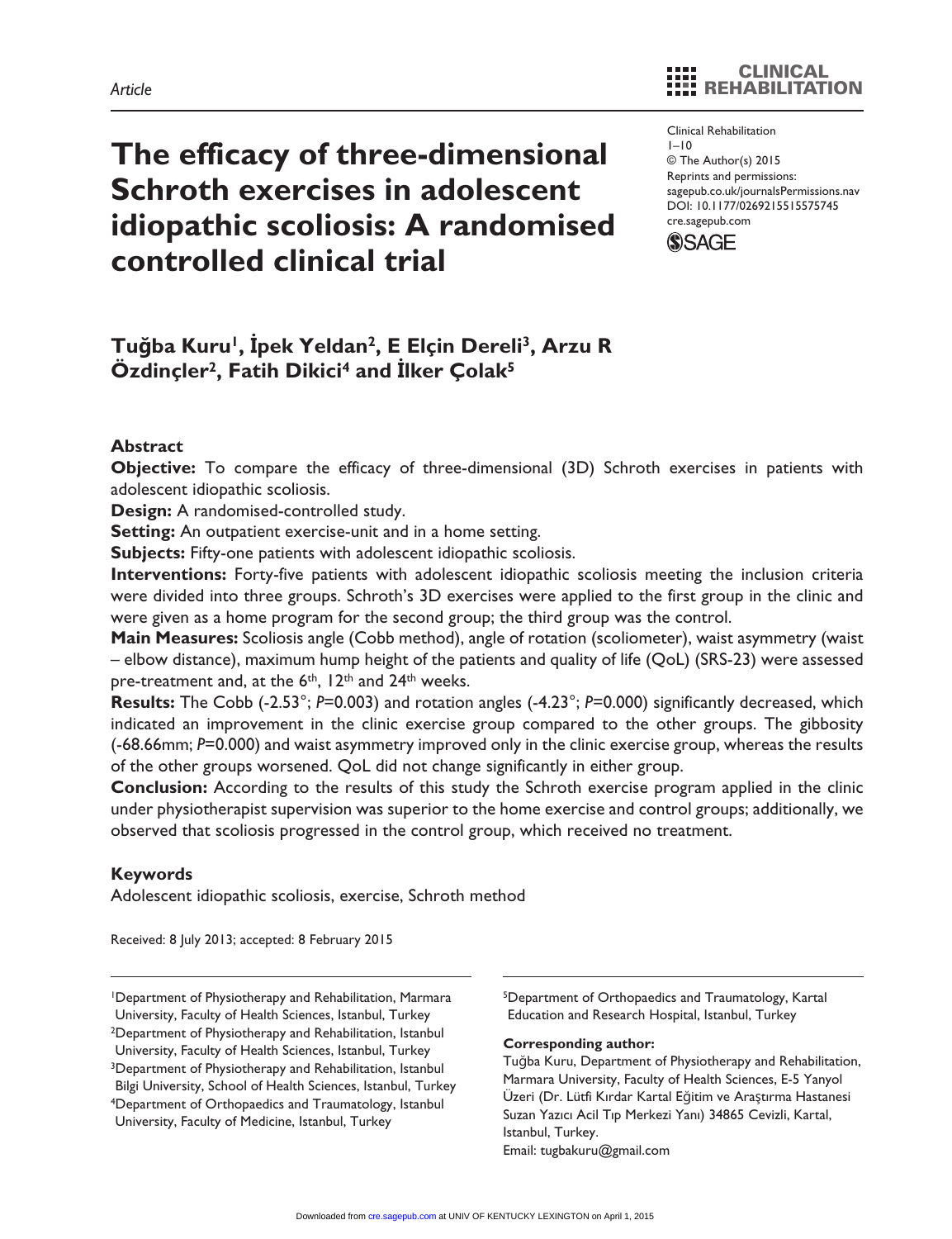# **Introduction**

Various treatment approaches have been proposed for adolescent idiopathic scoliosis, including exercise, surgery, traction, bracing, casting, biofeedback and simple observation to correct, prevent or stop the progression of the deformity.1-5 Conservative treatment methods including physiotherapy and bracing are accepted in Central Europe.6 There are different types of exercise techniques for scoliosis, including the Schroth method.<sup>2,4,7</sup> The Schroth method is a physiotherapeutic approach that uses isometrics and other exercises to strengthen or lengthen the asymmetrical muscles. The treatment program consists of scoliotic posture correction and a breathing pattern with the help of proprioceptive and exteroceptive stimulations and mirror control.4,7 Patients learn an individual correction routine using sensorimotor feedback mechanism and corrective breathing patterns called "rotational breathing". In this breathing pattern, the inspired air is directed to the concave areas of the thorax, and the ribs are mobilised in these regions by selective contraction of the convex area of the trunk.7-9

Studies have documented the effects of Schroth therapy in scoliosis.4,7,8 The Schroth method helps patients halt curve progression, reverse abnormal curves, reduce pain, increase vital capacity, improve posture and appearance, maintain improved posture and avoid surgery.3,6-9 However, studies showing the effects of Schroth's technique are fairly limited. Romano et al. reported recently in a systematic review a lack of high-quality evidence to recommend the use of scoliosis-specific exercises for adolescent idiopathic scoliosis.10 We conducted the present study to determine the effects of Schroth's method on the Cobb angle, rib hump, vertebral rotation, waist asymmetry and quality of life in patients with adolescent idiopathic scoliosis. Our hypothesis, based on our clinical experience, has been that "Schroth exercises are effective in patients with adolescent idiopathic scoliosis, and it is more effective to perform the exercises under the guidance of a physiotherapist in the clinic rather than at home".

#### **Methods**

Adolescent idiopathic scoliosis patients who applied to the Division of Physiotherapy and Rehabilitation, Faculty of Health Sciences, Istanbul University, between November 2010-December 2011 participated in this study. Ethical approval was obtained from the Istanbul Medical Faculty's Ethical Committee. A parent of each child signed an informed consent form.

The inclusion criteria were as follows: having a diagnosis of adolescent idiopathic scoliosis, age range of 10-18 years, a Cobb angle of 10 to 60 degrees, a Risser sign of 0-3, and, no other treatment which might affect scoliosis. The exclusion criteria were as follows: having contraindications to exercise, accompanying mental problems, neurological-muscular or rheumatic diseases, a previous spinal operation, and non-idiopathic scoliosis.

Each patient selected a number in a closed envelope, which was sorted via the 'Research Randomiser' program<sup>11</sup> for the randomisation process, and the patients were separated into the following three groups; the Schroth clinical exercise program under physiotherapist supervision (the exercise group), the Schroth home exercise program (the home group) and the control group.

Before the study, the entire spinal column of each patient was x-rayed in the anterior-posterior direction in a standing position. The Cobb method was used to measure the degree of scoliosis.12

The Risser sign grading was assessed on the anteroposterior radiograph, and the Tanner stage assessment was performed for each child. Some children might be shy during the Tanner assessment, and, in that situation, we asked them to select the figure consistent with their grade by selfassessment from the Tanner stage chart.13-15

The angle of trunk rotation was measured with a Scoliometer™,<sup>16</sup> and the readings were obtained at standing forward bending position (the maximum angle of trunk rotation was recorded).

The Adams forward bend test was used to check for prominence of the ribs or changes in the spine. The maximum height of the hump was measured using two rigid rulers. One of the rulers was placed horizontally on the highest point of the hump, and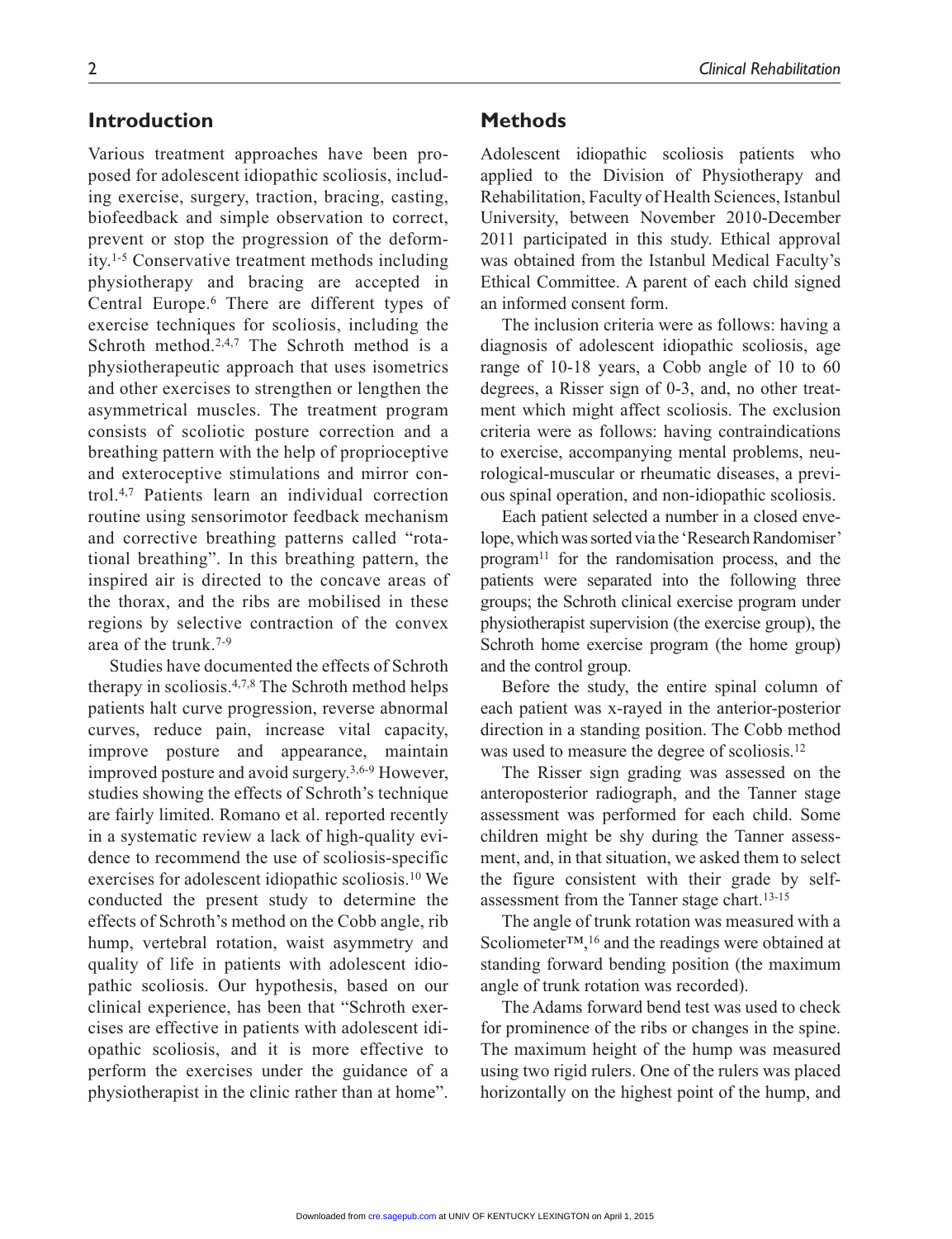another ruler was placed perpendicularly to the first ruler to measure the hump height. The average value of the measurements, repeated three times to ensure the accuracy, was recorded.<sup>17</sup>

The waist asymmetry was assessed in the standing position, the distance between the trunk and arm was measured on the same horizontal line at the midpoint of each waist concavity with a rigid ruler. The final asymmetry was calculated by subtracting one side from the other.

The "Scoliosis Research Society-23 (SRS-23)" questionnaire assesses the health-related quality of life specific to scoliosis and has five domains (function, pain, mental health, self-image and satisfaction). It has 23 items and the score ranges from 0 (worst) to 5 (best) for each item. The SRS-23 and SRS-22 have 22 identical items; however the SRS-23 has an additional question including body image.18,19 The questionnaire was completed by the subjects.

Our treatment regimens lasted for six weeks (18 sessions) as an outpatient or home program. The patients in the Schroth exercise group started their exercise program under physiotherapist supervision for 1.5 hours a day, three days per week. The Schroth exercises were performed in an asymmetric position to maximise correction to achieve trunk symmetry. These exercises include spinal elongation, de-rotation, de-flexion, stretching, strengthening and rotational breathing exercises to maintain vertebral alignment.7,9

This program was taught to their caregivers as well, because after the six-week program was completed, they performed the same program at home. Additionally, the exercises were checked in the assessment sessions. During this period, the subjects were asked to combine these exercises with their daily living activities. In the second group, the Schroth exercises were taught to the subjects under the supervision and guidance of a physiotherapist, and these patients were asked to perform the exercises at home. To check the compliance, we asked the care givers if the exercises were regularly performed at home. The third group was the control group and these patients were under simple observation. The subjects were examined once every six weeks for a six-month period. All the assessments, which were conducted at the beginning of the study, were repeated at the 6th, 12th, and 24th week, and results were compared among the three groups.

The SPSS 15.00 software package was used for the statistical analysis. A value of *P* less than 0.05 was considered to be statistically significant for a two-tailed test. The chi-square test was used to compare the gender among the groups. Normality was analysed by the Shapiro-Wilks test.

Baseline and 24th week Cobb angle values were compared using the Wilcoxon signed-rank test, and the differences among the groups were analysed with the Kruskal Wallis test. A one-way ANOVA test was conducted to identify whether there were significant differences in the baseline demographics and the angle of trunk rotation values as well as the repeated measures of angle of trunk rotation in the group analysis. A paired*-*samples t-test was used to compare the means of two different assessments of the angle of trunk rotation for each group in the within group analysis. A Tukey's post hoc multiple comparison test was performed to detect the differences among the groups. The baseline SRS-23, and gibbosity and waist asymmetry variables as well as the,  $6<sup>th</sup>$ ,  $12<sup>th</sup>$  and  $24<sup>th</sup>$  week mean values were analysed with Friedman's test and the Kruskal*-*Wallis was performed on the group analysis for these variables. Kruskal*-*Wallis and Mann Whitney U tests were used to compare the differences in the changes among the three groups. The amount of the differences (found by subtracting the values obtained at different time frames from one another) among the changes between the baseline,  $6<sup>th</sup>$ ,  $12<sup>th</sup>$  and  $24<sup>th</sup>$  week results were analysed with a Wilcoxon signed-rank test for the within group analysis.

# **Results**

Fifty-one patients with adolescent idiopathic scoliosis applied to the department, and 45 (39 females, 6 males) of them participated in this study (shown in the flow diagram, Figure 1). After the randomisation process, the patient distributions were as follows: the exercise group  $(n=15)$ , the home group  $(n=15)$ and the control group  $(n=15)$ . These 45 patients were able to complete the study and assessments.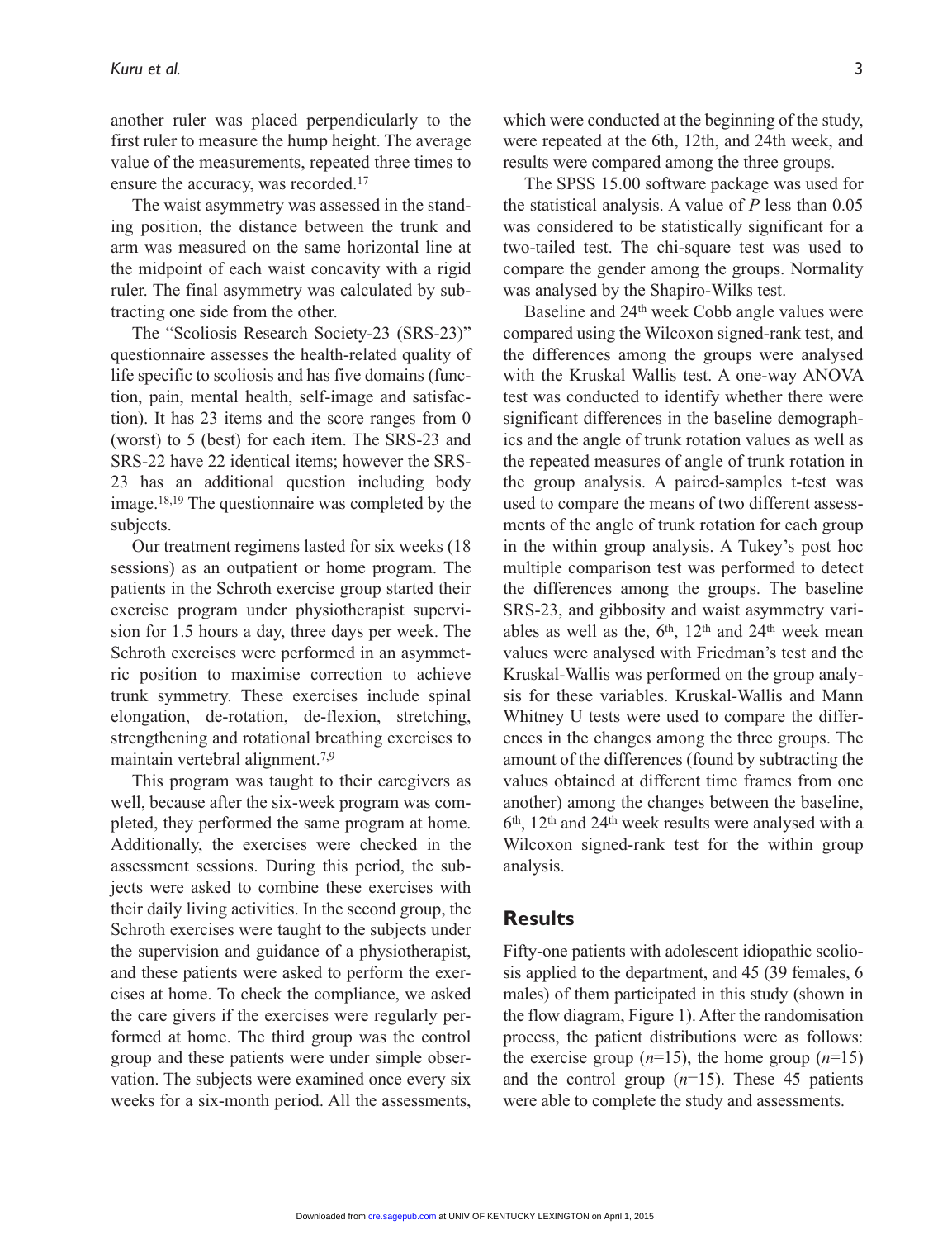

**Figure 1.** Flow diagram of the participants.

The comparison of the demographic and baseline clinical characteristics of the groups and the repeated measurement results are shown in Table 1. The assessment of the baseline comparability showed no significant differences among the three groups regarding the demographic characteristics, gender, Risser sign, and Tanner stage; the baseline clinical characteristics including the Cobb angle, angle of trunk rotation, height of the hump and waist asymmetry as well as the SRS-23 total score were similar among the groups. No patient wore a brace.

In a comparison of the groups in terms of the Cobb angle changes, there were significant differences among the three groups (*P*=0.003) (Table 2). The amount of the Cobb angle change amount in the exercise group was different from the results in the other groups, which indicated the superiority of the exercise group in showing an improvement.

The Cobb angle change amount in the exercise group indicates better improvement and was different from the Cobb angle change amounts in the two other groups, which was the reason for this significant difference.

There were statistically significant differences in the comparison of the angle of trunk rotation changes among the three groups between the  $1<sup>st</sup>$  –  $6<sup>th</sup>$  week (baseline to week 6) and  $1st - 24<sup>th</sup>$  week assessments (Table 2). There were significant differences among the exercise group and the other groups in the paired group analysis when the groups were compared separately.

The changes in the height of the hump were compared among the three groups, and there were statistically significant differences in all the assessment results (Table 2). There were significant differences among the exercise group and the other groups in the paired group analysis.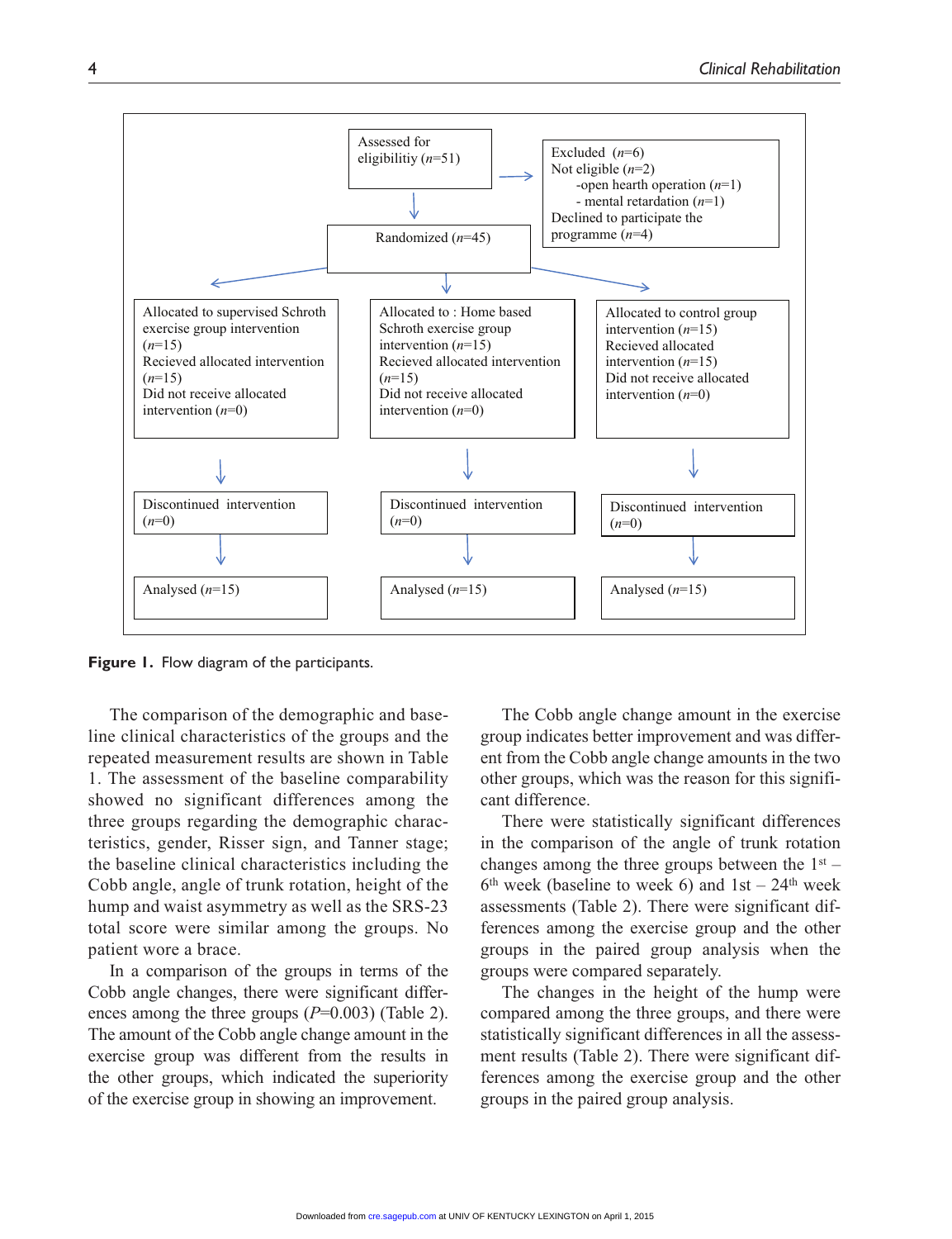| Parameter               | Time                  | Supervised exercise<br>group $(n=15)$  | Home exercise group<br>$(n=15)$        | Control group $(n=15)$                 | P value |
|-------------------------|-----------------------|----------------------------------------|----------------------------------------|----------------------------------------|---------|
|                         |                       | Mean $\pm$ SD or median<br>$(min-max)$ | Mean $\pm$ SD or median<br>$(min-max)$ | Mean $\pm$ SD or median<br>$(min-max)$ |         |
| Gender<br>(Female/Male) | <b>Baseline</b>       | 14/1                                   | 12/3                                   | 13/2                                   | 0.562   |
| Age (years)             | <b>Baseline</b>       | $12.9 \pm 1.4$                         | $13.1 \pm 1.7$                         | $12.8 \pm 1.2$                         | 0.797   |
| Height (m)              | <b>Baseline</b>       | $152.9 \pm 10.7$                       | $157.9 \pm 10.5$                       | $154.8 \pm 10.9$                       | 0.483   |
| Weight (kg)             | <b>Baseline</b>       | $44.1 \pm 8.6$                         | $50.6 \pm 10.0$                        | $43.4 \pm 8.4$                         | 0.228   |
| BMI ( $kg/m2$ )         | <b>Baseline</b>       | $18.8 \pm 3.2$                         | $20.3 \pm 3.4$                         | $18.0 \pm 2.2$                         | 0.119   |
| <b>Risser Sign</b>      | <b>Baseline</b>       | $1.5 \pm 1.3$                          | $1.4 \pm 1.4$                          | $1.0 \pm 1.2$                          | 0.555   |
| <b>Tanner Stage</b>     | <b>Baseline</b>       | $2.9 \pm 0.9$                          | $3.1 \pm 1.0$                          | $2.6 \pm 1.1$                          | 0.480   |
| Cobb angle              | <b>Baseline</b>       | $33.4 \pm 8.9$                         | $30.3 \pm 7.6$                         | $30.3 \pm 6.6$                         | 0.397   |
|                         |                       | $32.0(20.0 - 50.0)$                    | $30.0 (20.0 - 40.0)$                   | $28.0$ (20.0 - 45.0)                   |         |
|                         | 24th week             | $32(20-45)$                            | $35(20-45)$                            | $32(22 - 46)$                          |         |
| Angle of trunk          | <b>Baseline</b>       | $11.9 \pm 5.2$ (3.0 - 20.0)            | $9.6 \pm 4.5$ (3.0 - 20.0)             | $8.4 \pm 2.9$ (4.0 - 19.0)             | 0.106   |
| rotation                | 6 <sup>th</sup> week  | $7.40 \pm 4.65$                        | $10.16 \pm 5.10$                       | $9.16 \pm 2.96$                        |         |
|                         | 12 <sup>th</sup> week | $7.60 \pm 5.03$                        | $10.53 \pm 5.31$                       | $9.80 \pm 3.20$                        |         |
|                         | 24 <sup>th</sup> week | $7.66 \pm 5.24$                        | $11.66 \pm 5.92$                       | $10.50 \pm 4.21$                       |         |
| <b>Maximum</b>          | <b>Baseline</b>       | $216.0 \pm 116.4$                      | $156.7 \pm 92.8$                       | $158.7 \pm 95.7$                       | 0.235   |
| height of the           |                       | $250.0(20.0 - 430.0)$                  | $120.0$ (30.0 - 350.0)                 | $140.0$ (40.0 - 400.0)                 |         |
| hump (mm)               | 6 <sup>th</sup> week  | $180.0 (20.0 - 370.0)$                 | $150.0$ (30.0 - 370.0)                 | $130.00$ (40.00 - 430.00)              |         |
|                         | 12 <sup>th</sup> week | $160.0 (20.0 - 340.0)$                 | $170.0 (30.0 - 350.0)$                 | $160.00 (40.00 - 410.00)$              |         |
|                         | 24 <sup>th</sup> week | $150.0 (20.0 - 310.0)$                 | $200.0 (30.0 - 450.0)$                 | $160.00$ (40.00 - 450.00)              |         |
| Waist                   | <b>Baseline</b>       | $2.2 \pm 0.9$                          | $1.9 \pm 1.1$                          | $1.5 \pm 0.9$                          | 0.226   |
| asymmetry               |                       | $2.0$ (1.0 - 4.5)                      | $1.8(0.5 - 4.0)$                       | $1.3(0.5 - 3.5)$                       |         |
| (cm)                    | 6 <sup>th</sup> week  | $1.5(1.0 - 4.0)$                       | $1.5(0.3 - 4.0)$                       | $1.3(0.5 - 3.5)$                       |         |
|                         | 12 <sup>th</sup> week | $1.5(0.5 - 3.0)$                       | $1.5(0.2 - 4.0)$                       | $1.6$ (0.6 - 3.6)                      |         |
|                         | 24th week             | $1.5(0.5 - 2.5)$                       | $1.5(0.2 - 5.2)$                       | $1.5(0.6 - 3.8)$                       |         |
| SRS-23 Total            | <b>Baseline</b>       | $3.9 \pm 0.6$                          | $3.9 \pm 0.4$                          | $4.1 \pm 0.4$                          | 0.452   |
| <b>Score</b>            |                       | $4.2$ $(2.7 - 4.7)$                    | $4.0$ $(3.2 - 4.5)$                    | 4.1 $(3.3 - 4.6)$                      |         |
|                         | 6 <sup>th</sup> week  | $4.2$ (3.3 – 4.7)                      | $4.0$ (3.3 – 4.7)                      | 4.2 $(3.3 - 4.6)$                      |         |
|                         | 12 <sup>th</sup> week | $4.3(3.3 - 4.8)$                       | 4.1 $(3.5 - 4.8)$                      | $4.0(3.5 - 4.7)$                       |         |
|                         | 24 <sup>th</sup> week | $4.4(3.5 - 5.0)$                       | $3.9(3.9 - 4.7)$                       | 4.1 $(3.0 - 4.7)$                      |         |

**Table 1.** Baseline characteristics and measurement results at 6th,12th 24th weeks.

Baseline: baseline assessment, 6: assessment at 6th week, 12: assessment at 12th week, 24: assessment at 24th.

Statistically significant differences were observed in the comparison of the waist asymmetry changes among the three groups in different assessment sessions. According to the measurements, the exercise under supervision group result was superior to that of the other groups for each assessment; the home group results showed a significant difference in the changes, indicating a decrease in the waist asymmetry compared to that of the control group for the baseline-6th week and 6th-12th week measurements (Table 2).

There were statistically significant differences in the amount of the changes observed between the 1<sup>st</sup>  $-6$ <sup>th</sup> week (baseline to week 6) and 1st – 24<sup>th</sup> week assessments regarding the SRS-23 scores (Table 3). When the paired group comparisons were made separately, statistically significant differences were obtained between the home exercise and the control groups in terms of the  $1<sup>st</sup> - 6<sup>th</sup>$  week (baseline to week 6) and  $1st - 24<sup>th</sup>$  week assessments.

# **Discussion**

Our study results, which appear to be consistent with the study hypothesis, indicate that the Schroth exercise program applied in the clinic under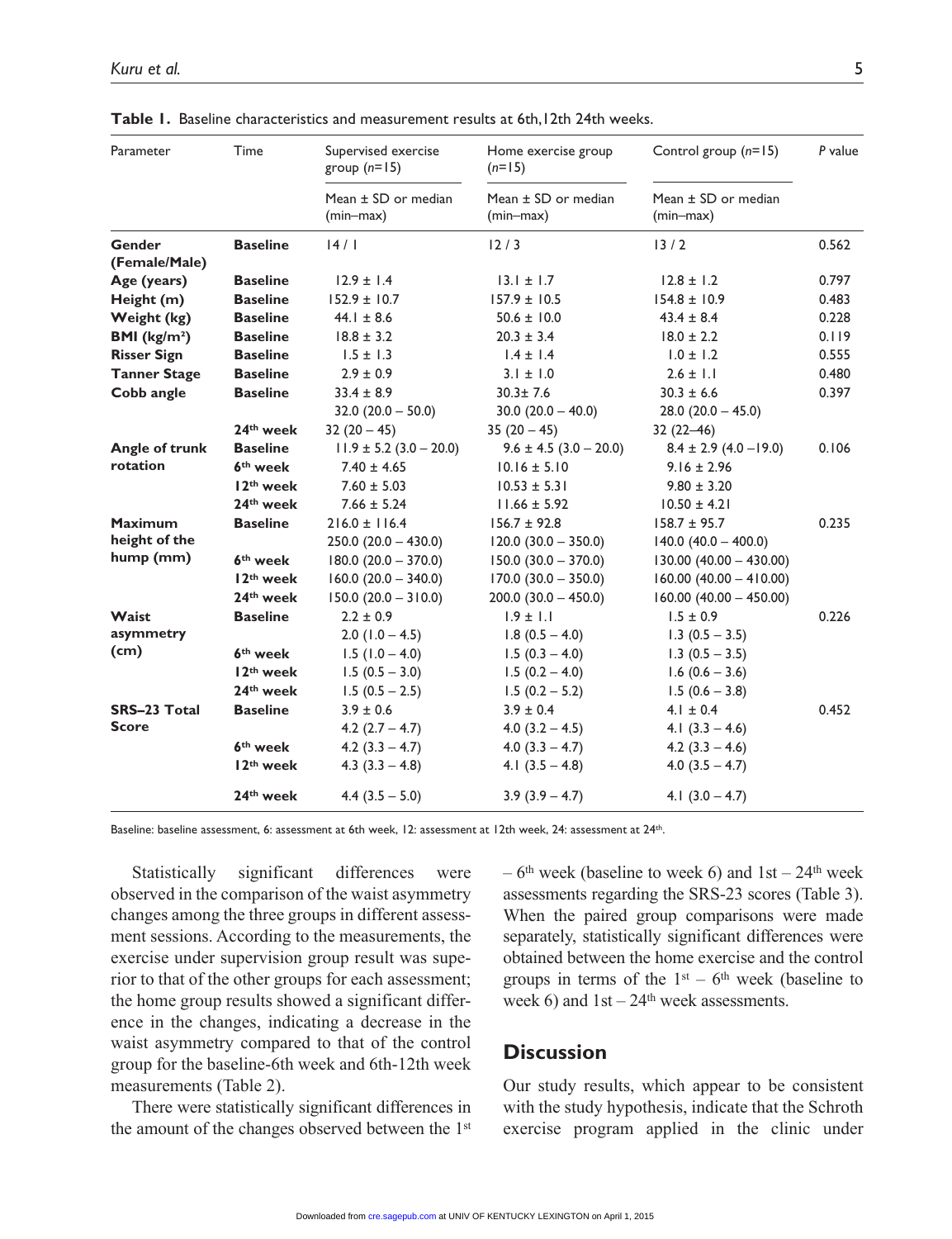| Downloaded from cre.sagepub.com at UNIV OF KENTUCKY LEXINGTON on April 1, 2015 |
|--------------------------------------------------------------------------------|

**Table 2.** Mean change in Cobb angle, angle of trunk rotation, waist asymmetry at baseline, 6th,12th 24th week in three groups.

| Mean change                        |                | Supervised exercise<br>group $(n=15)$<br>Mean $\pm$ SD | Home exercise<br>group $(n=15)$<br>Mean $\pm$ SD | Control group<br>$(n=15)$<br>Mean ± SD | P value G1-<br>$G2-G3$ | P value GI-G2<br>$GI-G3$<br>$G2-G3$ |
|------------------------------------|----------------|--------------------------------------------------------|--------------------------------------------------|----------------------------------------|------------------------|-------------------------------------|
| Cobb angle                         | C <sub>4</sub> | $-2.53$                                                | 3.33                                             | 3.13                                   | 0.003                  | 0.005<br>0.006<br>0.907             |
| Angle of trunk<br>rotation         | CI             | $-4.50 \pm 3.42$                                       | $0.50 \pm 1.23$                                  | $0.73 \pm 0.97$                        | 0.000                  | 0.000<br>0.000<br>0.606             |
|                                    | C <sub>2</sub> | $0.20 \pm 1.74$                                        | $0.36 \pm 1.20$                                  | $0.63 \pm 1.40$                        | 0.652                  |                                     |
|                                    | C <sub>3</sub> | $0.26 \pm 0.88$                                        | $1.13 \pm 1.84$                                  | $0.70 \pm 1.36$                        | 0.199                  |                                     |
|                                    | C4             | $-4.23 \pm 4.78$                                       | $2.00 \pm 2.39$                                  | $2.06 \pm 2.09$                        | 0.000                  | 0.001<br>0.000<br>0.833             |
| <b>Height of</b><br>gibbosity (mm) | CI             | $-42.00 \pm 30.75$                                     | $7.33 \pm 20.51$                                 | $9.33 \pm 21.86$                       | 0.000                  | 0.000<br>0.000<br>0.685             |
|                                    | C2             | $-16.00 \pm 15.49$                                     | $21.33 \pm 35.22$                                | $9.00 \pm 15.79$                       | 0.000                  | 0.000<br>0.000<br>0.360             |
|                                    | C <sub>3</sub> | $10.66 \pm 13.87$                                      | $24.00 \pm 43.55$                                | $9.33 \pm 13.34$                       | 0.000                  | 0.001<br>0.000<br>0.652             |
|                                    | C4             | $-68.66 \pm 47.48$                                     | $52.66 \pm 91.21$                                | $28.00 \pm 38.39$                      | 0.000                  | 0.000<br>0.000<br>0.815             |
| Waist<br>asymmetry<br>(cm)         | CI             | $-0.37 \pm 0.32$                                       | $-0.13 \pm 0.26$                                 | $0.02 \pm 0.07$                        | 0.001                  | 0.031<br>0.012<br>0.002             |
|                                    | C <sub>2</sub> | $-0.19 \pm 0.36$                                       | $-0.04 \pm 0.11$                                 | $0.13 \pm 0.20$                        | 0.028                  | 0.078<br>0.019<br>0.035             |
|                                    | C <sub>3</sub> | $-0.16 \pm 0.20$                                       | $0.14 \pm 0.36$                                  | $0.02 \pm 0.20$                        | 0.038                  | 0.019<br>0.056<br>0.564             |
|                                    | C4             | $-0.72 \pm 0.68$                                       | $0.02 \pm 0.38$                                  | $0.18 \pm 0.32$                        | 0.000                  | 0.001<br>0.015<br>0.000             |

C1: Mean change from baseline to week 6, C2: mean change from week 6 to week 12, C3: mean change from week 12 to week 24, C4: mean change from baseline to week 24. G1: Group 1 (supervised exercise), G2: group 2 (home exercise), G3: group 3 (control).

supervision of a physiotherapist is effective and essential to slow or stop the progression of scoliosis, decrease the Cobb and rotation angles and improve the cosmetic appearance.

The physiotherapist-supervised Schroth exercise program is superior to the home exercise program and no treatment, and scoliosis showed progression in the home exercise program and control groups.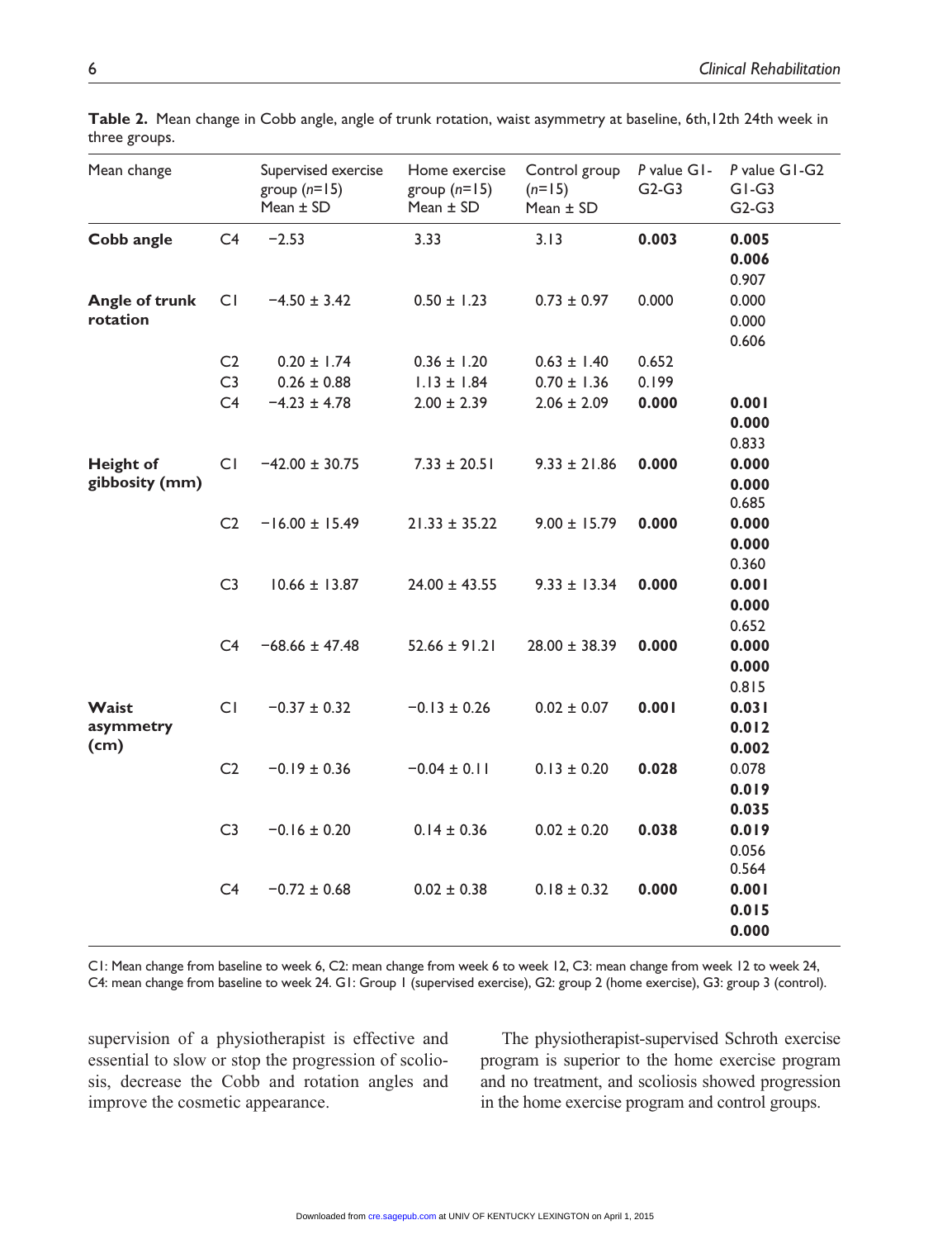| Mean change                |                      | Supervised exercise<br>group $(n=15)$<br>Mean $\pm$ SD | Home exercise<br>group $(n=15)$<br>Mean $\pm$ SD | Control group<br>$(n=15)$<br>Mean $\pm$ SD | P value<br>$GI-G2-G3$ |
|----------------------------|----------------------|--------------------------------------------------------|--------------------------------------------------|--------------------------------------------|-----------------------|
| <b>SRS-23 Total Scores</b> | СI                   | $0.16 \pm 0.18$                                        | $0.05 \pm 0.28$                                  | $-0.04 \pm 0.13$                           | 0.111                 |
|                            | C <sub>2</sub>       | $0.08 \pm 0.24$                                        | $0.11 \pm 0.18$                                  | $0.02 \pm 0.13$                            | 0.464                 |
|                            | C <sub>3</sub><br>C4 | $0.08 \pm 0.13$<br>$0.33 \pm 0.34$                     | $0.08 \pm 0.27$<br>$0.08 \pm 0.37$               | $-0.09 \pm 0.22$<br>$-0.03 \pm 0.23$       | 0.175<br>0.131        |
|                            |                      |                                                        |                                                  |                                            |                       |

**Table 3.** Mean change in total SRS-23 scores at baseline 6th,12th 24th week in three groups.

C1: Mean change from baseline to week 6, C2: mean change from week 6 to week 12, C3: mean change from week 12 to week 24, C4: mean change from baseline to week 24; G1: Group 1 (supervised exercise), G2: group 2 (home exercise), G3: group 3 (control).

Our study is important because of its randomised controlled design for the non-surgical treatment of adolescent idiopathic scoliosis; there is a lack of this type of study investigating a specialised exercise program effect that includes many dimensions such as quality of life and other objectively measured parameters.

Follow up measurements of the adolescents with idiopathic scoliosis is recommended until bone maturity is completed, and we measured our patients at baseline and at the 6th and 12th weeks. We obtained our latest results at the sixth month and do not have longer-term results yet, which could be considered a limitation of our study. Our small sample size is another limitation that could be related to this study. Further studies are needed that include larger sample sizes and longer term results in randomised controlled designs as well as a comparison of different types of specific exercises for scoliosis.

For many years, the effectiveness of different types of exercises in scoliosis treatment was not investigated in the literature.<sup>20,21</sup> In natural course studies, patients who perform exercises are classified in the non-therapy group by surgeons.21 The methodology and supervision of and compliance with the exercises as well as the length of the follow up or the duration of the treatment period have not been well described in studies. Conclusions regarding these data in the studies is difficult.20,21 Solberg suggested that judging the therapeutic effect of exercise on scoliosis is not advisable without close supervision and monitoring of performance.<sup>20</sup>

Exercise therapy is important in the treatment of adolescent idiopathic scoliosis because loss of spinal flexibility is a structural deformity of the spine, which might become rigid. If the curvature is sufficiently mobile and the patient is able to change posture, the condition could be defined as nonstructural or functional scoliosis, which is a situation in which we might be more effective with conservative treatment of scoliosis and expect much better improvements than in scoliosis cases presented with a rigid spine. Regarding this knowledge, and as Hawes indicated, therapy methods based on exercises that increase and protect the flexibility of the spine might be useful in the treatment of scoliosis without surgery or bracing.<sup>21</sup>

Specific exercises for scoliosis are being practiced with different intensities and durations.<sup>6,22,23</sup> A review that investigated the role of exercise therapy in idiopathic scoliosis reports that an exercise session frequently lasts approximately 45-60 minutes, and 2-3 sessions are performed per week.<sup>24</sup> In our study, the individual exercise therapy sessions were performed for 1.5 hours, 3 times/week (18 sessions) for six weeks in the Schroth exercise group.

The capability of each child for correcting the curve and learning the exercises is different. According to our clinical observations in this study, some of the children learned the exercises properly at the first session, and most of them performed the exercises correctly at the second session; some children needed to relearn their exercises. Regarding the different learning capabilities of children, some children might need a longer time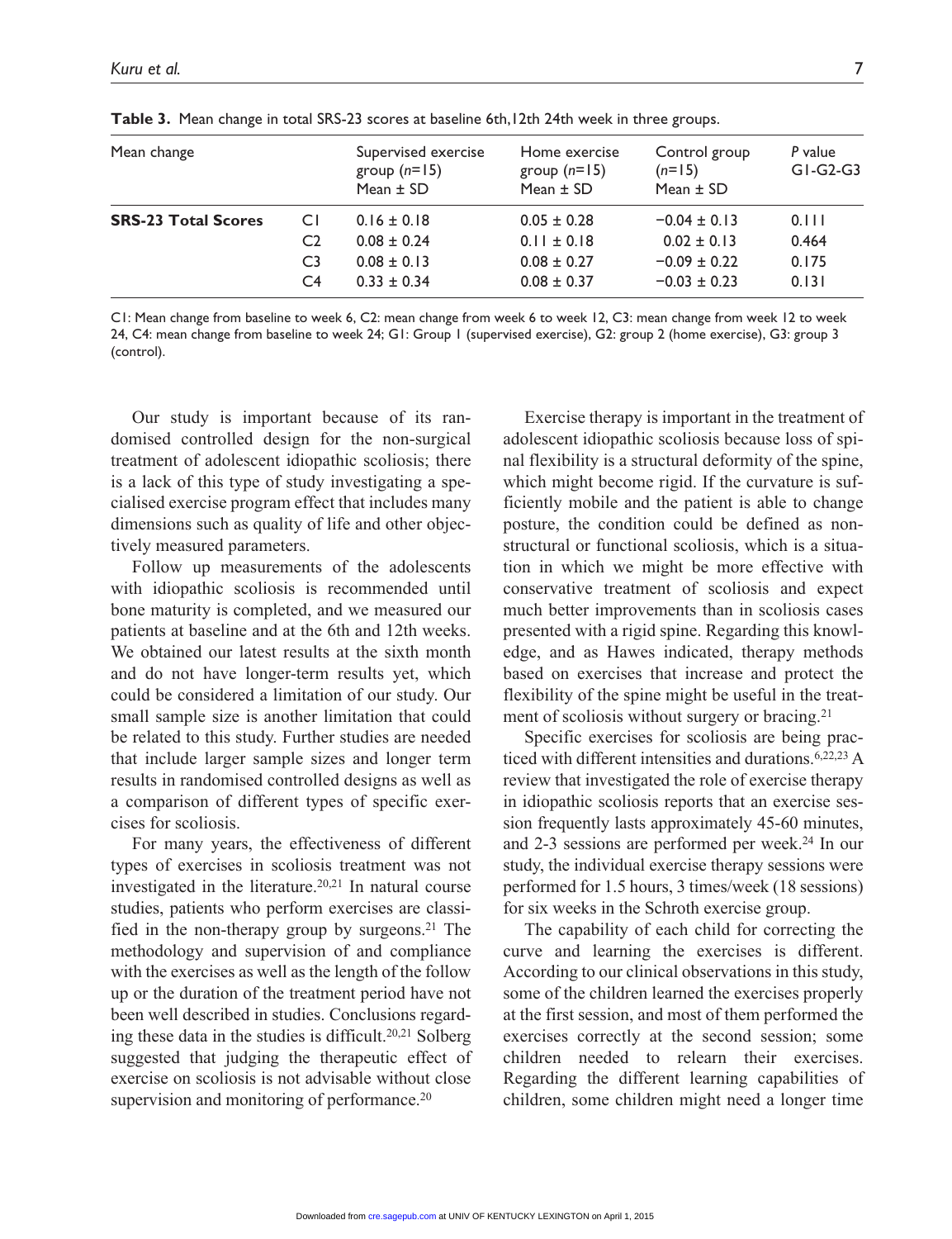with the physiotherapist to learn the Schroth exercises effectively. Comparing the duration, intensity and number of exercise sessions might be specific subjects for future investigations.

In Otman's study, the Cobb angle was decreased by 6.85° after six months and by 8.25° after one year following the Schroth exercise therapy.22 In our results, the mean Cobb angle decreased 2.53° in the exercise group whereas it increased 3.33° in the home group and 3.13° in the control group. These change amounts were significant compared to one another because scoliosis is a progressive disease; avoiding an increase of the curvature angle by having better results in the exercise group than in the home exercise and control groups is a success.

Negrini et al. reported in their study that the angle of trunk rotation decreased 0.33° in their scoliosis specific exercise group and increased 0.15° in their control group (traditional physiotherapy).23 In another study, the angle of trunk rotation decreased an average of 0.98° after treatment in patients who had only Schroth exercise therapy for three months.<sup>25</sup> Our results are consistent with these previous literature findings showing that the angle of trunk rotation decreased in the exercise group whereas it increased in the home exercise and control groups (Table 1). These changes were significant when compared to one another in showing the superiority of the results of the exercise group.

The height of the hump decreased in the patients who perform exercises.25 Romano et al. found that the height of the hump decreased in the exercise group; however, it increased in the patients who were non-compliant with the exercises and in the control group.26 This study showed that the height of the hump decreased in the exercise group and increased in the home exercise and control groups, and these changes indicated the superiority of the Schroth exercise group over the other groups.

There are insufficient data regarding the waist asymmetry measurement in the literature. Only Watanabe et al. have published a study evaluating and scoring waist asymmetry.27 Regarding our waist asymmetry measurements, we concluded that exercising under supervision is more effective for achieving a better cosmetic appearance in children; we detected that the waist asymmetry changes showed better improvement in the exercise group than in the home and control groups after the first six weeks and at the  $24<sup>th</sup>$ -week follow up. Additionally, we found that home exercises could be effective for changing the cosmetic appearance for lateral asymmetry. Exercising at home might correct frontal plane changes in scoliosis. However, this change is not reflected in the rotational deformity or Cobb angle. This type of measurement lacks reliability and validity, and a definite conclusion is difficult.

Scoliosis might lead to several physical and psychosocial problems and negatively affect the quality of life, depending on the severity of the curve.28 In the literature, children diagnosed with adolescent idiopathic scoliosis and treated conservatively showed quality of life improvement.29 Another study, which assessed the quality of life in adolescents with the SRS-22, reported that there was no change in the quality of life scores of the control groups after a six-month follow up and that the only change was improved cosmetic appearance scores in the exercise group compared to those of the control group.<sup>30</sup> In this study, we could not conclude that Schroth exercises under supervision or home exercises improve the quality of life based on the SRS-23 total score comparison among the groups. The results showing the amount of change were similar in all the assessments, and no superiority among the groups was noted according to the SRS-23 results or the SRS-22 total results.

Based on our clinical observation in this study, adolescents do not like intensive exercise programs and might have trouble focusing on exercise as well as becoming distracted. Based on our clinical experience with children, brief and low-intensity exercise programs might provide greater satisfaction and result in better compliance. Providing different names for the exercises, using various materials that relatively increase the enjoyment of exercising or attempting group exercises might improve compliance.

Teaching the Schroth method to patients requires a significant amount of time, and physiotherapists should have special training and experience.

The patients in our study have not completed bone maturation, which might an advantage because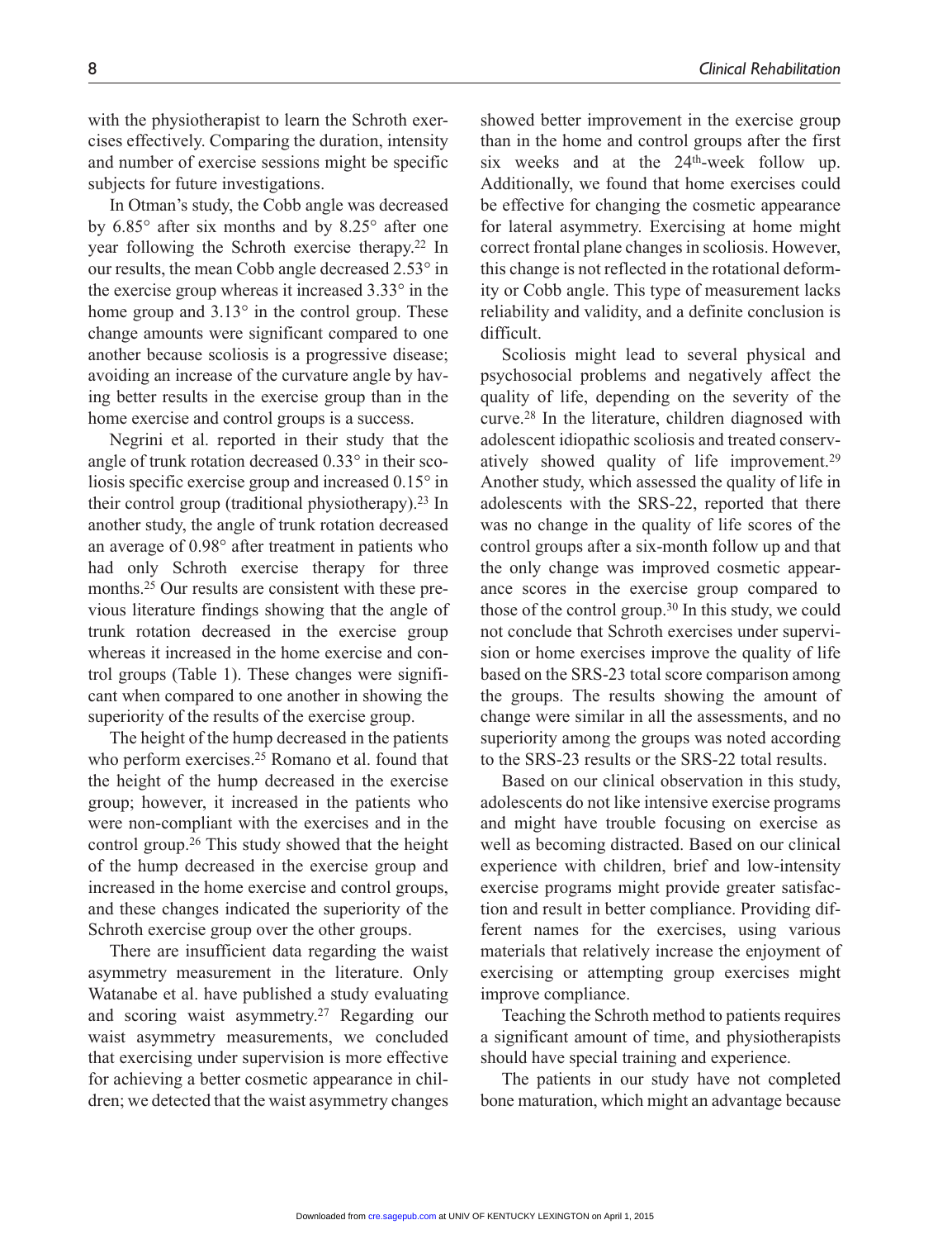of spine flexibility; the lack of bone maturation might confer a disadvantage because of the risk of scoliosis progression. In this study, the Schroth exercises were performed under physiotherapist supervision by children with a progression risk, and the Cobb angle, angle of trunk rotation, height of the hump measurement and waist asymmetry improved, compared to the results of the other groups. The results of the home and control groups were similar, and the supervised group results were superior to the results of the home and control groups.

#### **Clinical messages**

- •• A program of well-planned individualised Schroth exercises under physiotherapist supervision is an effective method for improving regression or stopping progression of idiopathic scoliosis in adolescents.
- A home exercise program including Schroth exercises without supervision is not an effective treatment method for adolescent idiopathic scoliosis.
- Curvature progression is inevitable for most children with idiopathic scoliosis if they are not treated by exercise, bracing or surgery.

#### **Conflict of interest**

The authors declare that there is no conflict of interest.

#### **Funding**

This research received no specific grant from any funding agency in the public, commercial, or not-for-profit sectors.

#### **References**

- 1. Hawes MC and O'Brien JP. The transformation of spinal curvature into spinal deformity: pathological processes and implications for treatment. *Scoliosis* 2006; 1: 3.
- 2. Negrini S, Aulisa AG, Aulisa L, et al. 2011 SOSORT guidelines: Orthopaedic and Rehabilitation treatment of idiopathic scoliosis during growth. *Scoliosis* 2012; 7: 3.
- 3. Weiss HR. Rehabilitation of adolescent patients with scoliosis - what do we know? A review of the literature. *Pediatric Rehabil* 2003; 6: 183–194.
- 4. Weiss HR. *"Best Practise" in Conservative Scoliosis Care*. Bad Sobernheim, Germany: Druck und Bindung, 2007.
- 5. Weiss HR, Negrini S, Hawes MC, et al. Physical exercises in the treatment of idiopathic scoliosis at risk of brace treatment – SOSORT consensus paper 2005. *Scoliosis* 2006; 1: 6.
- 6. Rigo M, Reiter C and Weiss HR. Effect of conservative management on the prevalence of surgery in patients with adolescent idiopathic scoliosis. *Pediatr Rehabil* 2003; 6: 209–214.
- 7. Lenhert-Schroth C. Introduction to the Three-dimensional Scoliosis Treatment According to Schroth. *Physiother* 1992; 78: 810–821.
- 8. The Schroth Method: Exercises for Scoliosis. Available at:<http://www.schrothmethod.com> (accessed 14 October 2010).
- 9. Lenhert-Schroth C. *The Schroth Scoliosis Three Dimensional Treatment*. Nordersted, Germany: Books on Demand GmbH, 2007.
- 10. Romano M, Minozzi S, Zaina F, et al. Exercises for adolescent idiopathic scoliosis: a Cochrane systematic review. *Spine* 2013; 38: E883–E893.
- 11. Research Randomizer. Available at: [http://www.rand](http://www.randomizer.org/)[omizer.org/](http://www.randomizer.org/) (accessed 1 December 2010).
- 12. Herring JA. *Tachdjian's Pediatric Orthopaedics*. 3rd ed. New York: W.B. Saunders Company, 2002, pp. 213– 299.
- 13. Kotwicki T. Risser sign: the value of the lateral spinal radiograph to assess the excursion of the iliac apophysis. *Stud Health Technol Inform* 2008; 140: 44–47.
- 14. Marshall WA and Tanner JM. Variations in the pattern of pubertal changes in boys. *Arch Dis Child* 1970: 45; 13–23.
- 15. Marshall WA and Tanner JM. Variations in the pattern of pubertal changes in girls. *Arch Dis Child* 1969: 44; 291–303.
- 16. Amendt LE, Ause-Ellias KL, Eybers JL, et al. Validity and reliability testing of the scoliometer. *Phys Ther* 1990; 70: 108–117.
- 17. Bettany-Saltikov J. Physio Assessment. SOSORT MOBI.Available at: [http://www.sosort.mobi/index.](http://www.sosort.mobi/index.php?option=com_content&view=article&id=92&Itemid=105&e5c88c325cd177da44d083a27799a210=48c8fe9c75b731b2a9c6411122e9a0ba) [php?option=com\\_content&view=article&id=92&Itemid=](http://www.sosort.mobi/index.php?option=com_content&view=article&id=92&Itemid=105&e5c88c325cd177da44d083a27799a210=48c8fe9c75b731b2a9c6411122e9a0ba) [105&e5c88c325cd177da44d083a27799a210=48c8fe9c7](http://www.sosort.mobi/index.php?option=com_content&view=article&id=92&Itemid=105&e5c88c325cd177da44d083a27799a210=48c8fe9c75b731b2a9c6411122e9a0ba) [5b731b2a9c6411122e9a0ba](http://www.sosort.mobi/index.php?option=com_content&view=article&id=92&Itemid=105&e5c88c325cd177da44d083a27799a210=48c8fe9c75b731b2a9c6411122e9a0ba) (accessed 5 February 2011).
- 18. Scoliosis Research Society. SRS-23 scale. Available at: [http://www.srs.org/professionals/SRS\\_outcomes/srs-23.](http://www.srs.org/professionals/SRS_outcomes/srs-23.pdf) [pdf](http://www.srs.org/professionals/SRS_outcomes/srs-23.pdf) (accessed 3 August 2011).
- 19. Alanay A, Cil A, Berk H, Acaroglu RE, Yazici M, Akcali O, et al. Reliability and validity of adapted Turkish Version of Scoliosis Research Society-22 (SRS-22) questionnaire. *Spine* 2005; 30: 2464–2468.
- 20. Solberg G. *Postural Disorders and Musculoskelatal Dysfunction. Diagnosis, Prevention and Treatment*. 2nd ed. Philadelphia: Elsevier, 2008, pp. 96–116.
- 21. Hawes M. The use of exercises in the treatment of scoliosis: an evidence-based critical review of the literature. *Pediatric Rehabil* 2003; 6: 171–182.